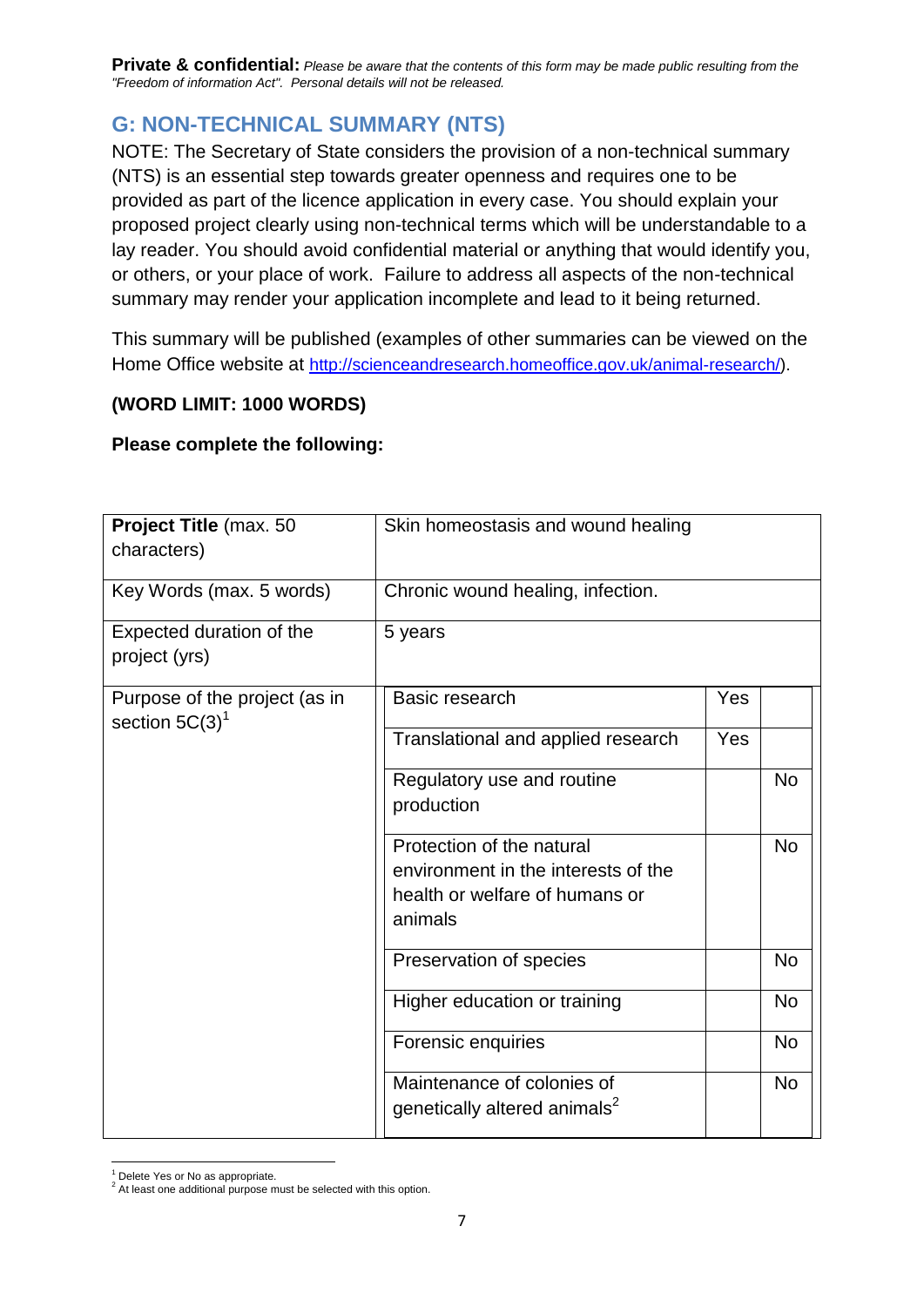**Private & confidential:** *Please be aware that the contents of this form may be made public resulting from the "Freedom of information Act". Personal details will not be released.*

| Describe the objectives of the  | Wound healing involves a series of overlapping, highly           |
|---------------------------------|------------------------------------------------------------------|
| project (e.g. the scientific    | organised processes to ensure that the skin<br>heals             |
| unknowns or scientific/clinical | successfully. When these processes are disrupted, healing is     |
| needs being addressed)          | delayed. If this delay is sufficiently severe then it leads to a |
|                                 | chronic wound. Chronic wounds are a significant global           |
|                                 | problem. The incidence of chronic wounds is currently rising     |
|                                 | because those populations most susceptible, the elderly and      |
|                                 | diabetic, are rapidly expanding. This puts increasing financial  |
|                                 | strain on the world's health services. In 2014, the annual NHS   |
|                                 | spend on wound care was over £2 billion, while in the U.S. an    |
|                                 | estimated US\$25 billion is spent on their treatment. Despite    |
|                                 | the global economic and social impact of chronic wounds our      |
|                                 | understanding of delayed healing remains poor. This is           |
|                                 | particularly true for wound infection. As many as 85% of         |
|                                 | lower limb amputations are preceded by an infected chronic       |
|                                 | wound. The high amputation rate highlights the failure of        |
|                                 | current therapies to treat infected wounds. This failure is      |
|                                 | partly due to:                                                   |
|                                 | 1. The increase in antibiotic resistant bacteria.                |
|                                 | The bacteria protect themselves by forming a biofilm.<br>2.      |
|                                 | Biofilms form when bacteria group together, attach to the        |
|                                 | wound bed and secrete substances to form a protective coat.      |
|                                 | Biofilm avoid the body's immune response and are resistant       |
|                                 | to antibiotics. Clinicial evidence suggest that biofilms are a   |
|                                 | key reason why some chronic wounds do not heal. However,         |
|                                 | our understanding of how biofilms delay healing and which        |
|                                 | bacterial species are the most detrimental to healing remains    |
|                                 | poor.                                                            |
|                                 | In addition, the effects of therapies to promote healing (such   |
|                                 | as antimicrobials) on normal intact skin or uninfected           |
|                                 | wounds are often unknown. A greater understanding on             |
|                                 | which processes of wound repair therapies effect is needed       |
|                                 | to guide clinical practice.                                      |
|                                 |                                                                  |
|                                 | Our objectives are:                                              |
|                                 | 1. Develop new clinically relevant models of delayed             |
|                                 | healing (such as a biofilm infected wound model).                |
|                                 | These models will provide an essential tool to                   |
|                                 | address objectives 2 and 3.                                      |
|                                 | 2. Study the cellular and molecular mechanisms that              |
|                                 | cause delayed healing.                                           |
|                                 | To understand how current and new wound healing<br>3.            |
|                                 | therapies affect different aspects of wound repair               |
|                                 | and normal intact skin.                                          |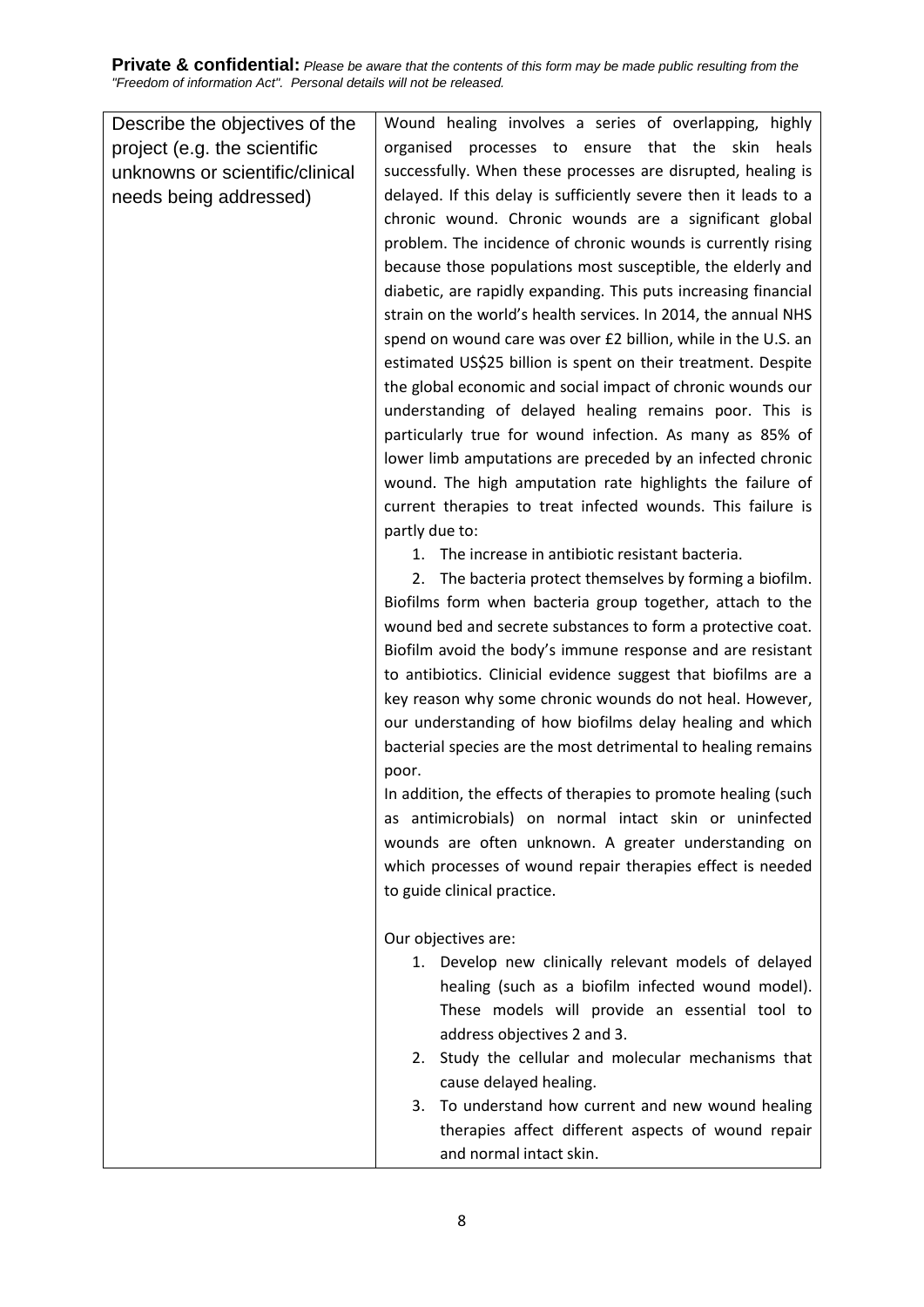**Private & confidential:** *Please be aware that the contents of this form may be made public resulting from the "Freedom of information Act". Personal details will not be released.* 

| What are the potential benefits<br>likely to derive from this<br>project (how science could be<br>advanced or humans or<br>animals could benefit from the<br>project)?<br>What species and<br>approximate numbers of<br>animals do you expect to use<br>over what period of time? | The results of this project are intended to:<br>Develop and improve models of poor healing.<br>1.<br>Increase scientific knowledge of the mechanisms<br>2.<br>which contribute to poor healing.<br>3.<br>improve<br>treatment<br>better<br>To<br>regimens<br>by<br>understanding how treatments affect healing.<br>3000 mice for 5 years.                                                                                                                                                                                                                                                                                                                                                                                                                                                                                                                                                                                                                                                                                                                                                                                                                                                                                                                                                                                                                                                                                                                                                                                                                                                                                  |  |
|-----------------------------------------------------------------------------------------------------------------------------------------------------------------------------------------------------------------------------------------------------------------------------------|----------------------------------------------------------------------------------------------------------------------------------------------------------------------------------------------------------------------------------------------------------------------------------------------------------------------------------------------------------------------------------------------------------------------------------------------------------------------------------------------------------------------------------------------------------------------------------------------------------------------------------------------------------------------------------------------------------------------------------------------------------------------------------------------------------------------------------------------------------------------------------------------------------------------------------------------------------------------------------------------------------------------------------------------------------------------------------------------------------------------------------------------------------------------------------------------------------------------------------------------------------------------------------------------------------------------------------------------------------------------------------------------------------------------------------------------------------------------------------------------------------------------------------------------------------------------------------------------------------------------------|--|
| In the context of what you<br>propose to do to the animals,<br>what are the expected adverse<br>effects and the likely/expected<br>level of severity? What will<br>happen to the animals at the<br>end?                                                                           | This study is designed to better understand delayed wound<br>healing. All wounds will be made under anaesthetic and with<br>post-operative pain relief and monitoring. Anaesthetised<br>mice (wild-type, ovariectomised and diabetic) will receive<br>small (10 mm incision or 6 mm diameter excision or less)<br>wounds on their skin so that we can understand the<br>processes involved in wound healing. After surgery, mice will<br>be provided with pain relief and monitored closely for any<br>signs of distress. Distress in mice after this type of surgery is<br>very rare; however, if there is any indication of suffering we<br>will seek veterinary advice.<br>In some cases bacteria/fungi will be applied to the wound to<br>represent wound infection. Wound infection is not expected<br>to become systemic but is likely to delay healing. Animals will<br>be monitored closely for illness and advice sought where<br>necessary. We will apply different factors to the wounds that<br>we believe will enhance healing, including antimicrobial<br>agents, in order to understand how these treatments affect<br>different aspects of repair.<br>Animals under any procedure will be monitored daily and<br>appropriate action will be taken for any animal presenting<br>with any obvious stress or discomfort. If there is any<br>indication of suffering animals will be culled. All animals will<br>be culled by a schedule 1 method at the end.<br>The expected severity levels:<br>Application of therapies on intact skin: Mild<br>Wounding procedures and ovariectomy: Moderate.<br>$\bullet$ |  |
| <b>Application of the 3Rs</b>                                                                                                                                                                                                                                                     |                                                                                                                                                                                                                                                                                                                                                                                                                                                                                                                                                                                                                                                                                                                                                                                                                                                                                                                                                                                                                                                                                                                                                                                                                                                                                                                                                                                                                                                                                                                                                                                                                            |  |
| 1. Replacement                                                                                                                                                                                                                                                                    | We have expertise in the use of sophisticated cell culture (in<br>vitro) and whole pig skin culture (ex vivo) models, which we                                                                                                                                                                                                                                                                                                                                                                                                                                                                                                                                                                                                                                                                                                                                                                                                                                                                                                                                                                                                                                                                                                                                                                                                                                                                                                                                                                                                                                                                                             |  |